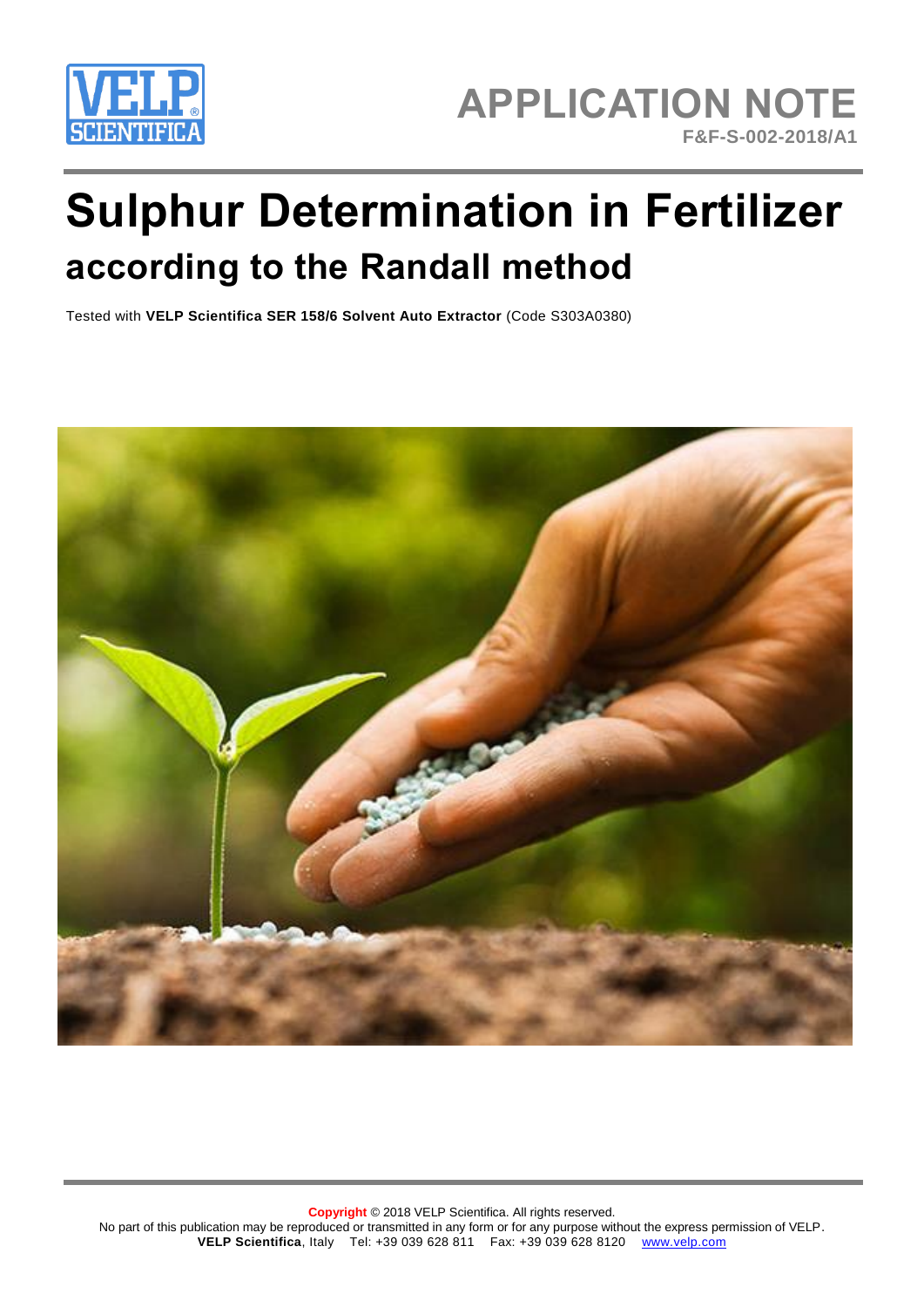

# **Introduction**

Sulphur is one of the 17 essential plant nutrients. It is essential for the growth and development of all crops, without exception. Like any essential nutrient, sulphur also has some key functions in plants:

- Formation of chlorophyll that permits photosynthesis through which plants produce starch, sugars, oils, fats, vitamins and other compounds.
- Protein production. Sulphur is a constituent of three S-containing amino acids (cysteine, cystine and methionine), which are the building blocks of protein. About 90% of plant S is present in these amino acids.
- Synthesis of oils. This is why adequate sulphur is so crucial for oilseeds.
- Activation of enzymes, which aid in biochemical reactions in the plant.
- Increases crop yields and improves produce quality, both of which determine the market price a farmer would get for his produce.
- With reference to crop quality, S improves protein and oil percentage in seeds, cereal quality for milling and baking, marketability of dry coconut kernel (copra), quality of tobacco, nutritive value of forages, etc.
- It is associated with special metabolisms in plant and the structural characteristics of protoplasm.

For all these reasons it is very important to monitor and if necessary increase the amount of sulfur in the soil using appropriate fertilizers.

#### **Gravimetric Sulphur Determination in Fertilizer**

Hot solvent extraction process with SER 158 Series can be summed up in 5 steps, for a fully unattended operation:



During IMMERSION the sample is immersed in boiling solvent. Then the REMOVING step automatically lowers the level of the solvent to below the extraction thimble. During WASHING the condensed solvent flows over the sample and through the thimble to complete the extraction process. The fourth step involves solvent RECOVERY. Approximately 90% of the solvent used is collected in the internal recovery tank. The final step is the COOLING of the extraction cups containing the extracted matter. The extraction cups containing the extract are placed in a drying oven, cooled in a desiccator and weighed for the extract percentage calculation.

#### **Sample**

Fertilizer Expected Sulphur:  $42.0 \pm 0.5\%$ 

#### **Chemicals and Equipment Required**

- Analytical balance, 3 decimals
- Extraction thimbles 33x80 mm (Code A00000295)
- Glass extraction cups Ø56x120mm (Code A00000290)
- Vaflon seals (Code A00000288)
- Dichloromethane (DCM) as solvent
- Fan convection oven
- Dessiccator

No part of this publication may be reproduced or transmitted in any form or for any purpose without the express permission of VELP. **VELP Scientifica**, Italy Tel: +39 039 628 811 Fax: +39 039 628 8120 [www.velp.com](http://www.velp.com/)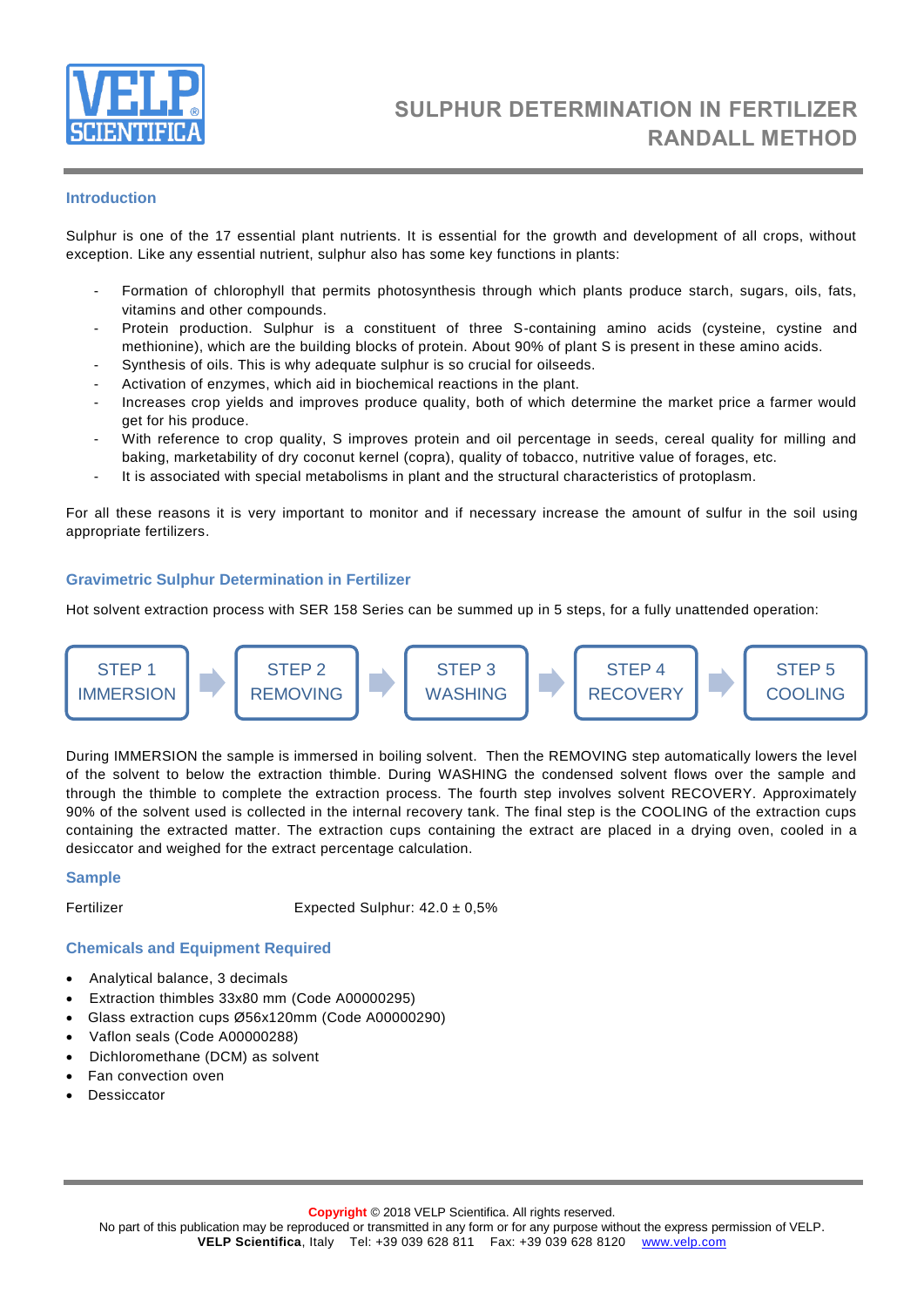

#### **Sample Preparation**

In order to obtain reliable and repeatable results it is necessary to homogenize the sample before starting the analysis. Fix every Extraction thimbles with the Extraction thimbles holders (Code A00000312). Weigh 2.5g of sample directly in the VELP extraction thimbles using the Thimble weighing cup (Code A00000310) (the quantity of sample weighed is linked to the percentage of sulfur to be extracted).

# **Glass Extraction Cups Preparation**

Position the empty extraction cups in an drying oven (105 °C) for 1 hour. Cool them in a desiccator until constant weight of the tare (*Tare*). The extraction cups containing the extraction thimble con now be placed on the ultra-fast heating plate of SER158.

#### **Extraction Procedure with SER 158**

On the ControlPad select "Analysis", and then create a new method setting the following parameters:

- Immersion Time: 60 minutes
- Removing Time: 10 minutes
- Washing Time: 180 minutes
- Recovery Time 20 minutes
- Cooling Time: 4 minutes
- Solvent: Dichloromethane (\*), 100 ml
- Extraction cups: Standard Ø56x120mm
- Thimble: 33x80 mm

(\*)Dichloromethane requires the energy level 4 and the **Vaflon seals** (Code No. A00000288), please select them in the appropriate customized solvent menu.

Close the safety guard and add the solvent using the automatic solvent dispensing system SolventXpress TM to minimize exposure to the solvent ensuring operator safety.

Press START to begin the extraction process. At the end of analysis position the extraction cups containing the extract in a drying oven (1 hour at 105 °C), cooled them in a desiccator to room temperature and record the accurate weight (*Total*).

# **Typical Results on Fertilizer**

Analysis results are calculated automatically and stored in the ControlPad when entering the weights into the software (manually or automatically through a balance). The extract percentage calculation is performed by using the following formulas:

# *Extract (g) = (Total - Tare) Extract (%) = Extract x 100 / (Sample***)**

Where:

*Sample = sample weight (g) Tare= weight of the empty extraction cup (g) Total = weight of the extraction cup + extract (g)*